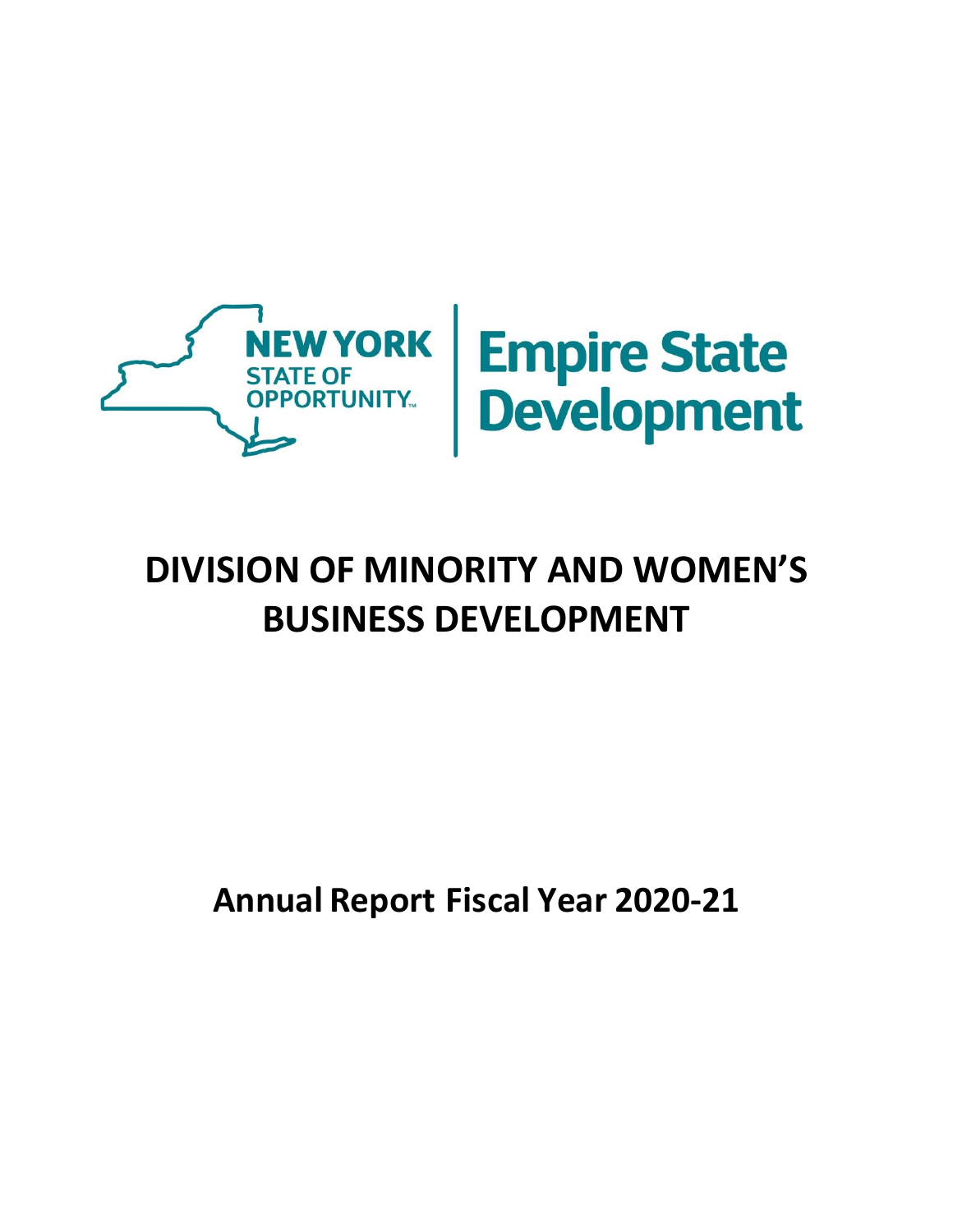### **Letter from the Executive Vice President & Executive Director**

The Division of Minority and Women's Business Development (DMWBD) advocates for equality of economic opportunities for minority- and women-owned businesses (MWBEs) and for the elimination of barriers to their participation in state contracts. For over 20 years, the DMWBD has delivered certification and business development services to the MWBE community to ensure they have the tools needed to grow, succeed, and thrive in New York State, and the DMWBD has guided and supported New York state agencies and authorities in their efforts to ensure greater inclusion of MWBEs in state contracting opportunities.

In 2020, COVID-19 hit New York State hard. But our vibrant and diverse community pulled together to build back better; supporting local businesses better to create opportunities, jobs and strengthen our economy.

Despite the disruption from the pandemic, we are proud to report that in 2021, New York continued to lead the nation in economic empowerment and contracting opportunities for MWBEs. In fact, coming in at **30.51%** for 2021, New York State officially surpassed the nationleading goal of 30 percent MWBE utilization.

This extraordinary achievement belongs to the people of New York, New York State Agencies and Authorities, and the MWBE community most of all. As this Annual Report shows, MWBEs were crucial in the resurgence and resilience of our State's economy. The increase in MWBE utilization from 2020, despite reductions in State expenditure caused by the pandemic, further demonstrate the growing impact by the MWBE community on state-wide contracting and economic development.

Having surpassed our long-held utilization goal, we are excited for what the future holds. The DMWBD looks forward to continuing to provide New York state and MWBEs with exceptional service, integrity, and innovation.

# **Jerome A. DuVal**

Executive Vice President and Executive Director Division of Minority and Women's Business Development Empire State Development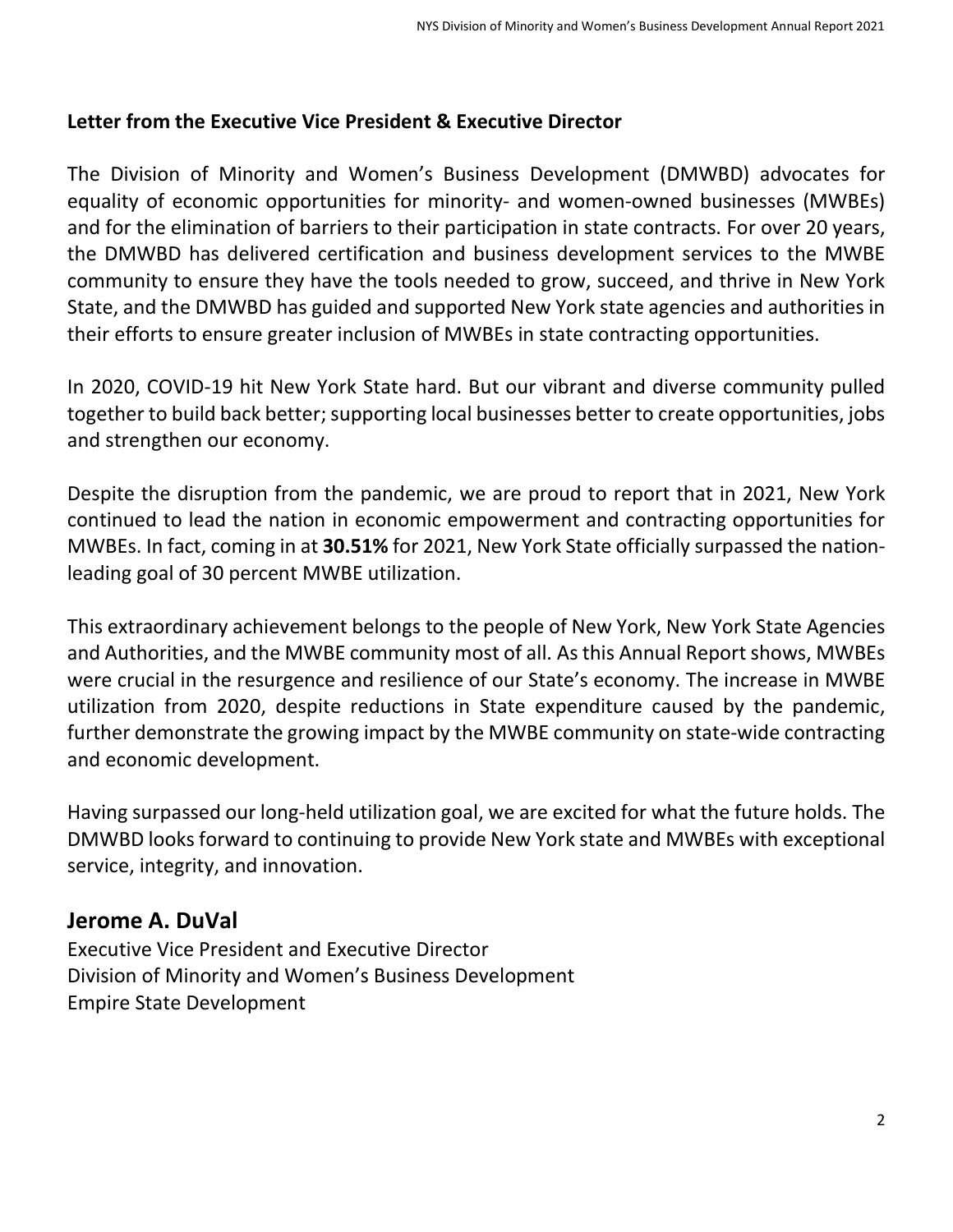#### **The Division of Minority and Women's Business Development**

<span id="page-2-0"></span>Executive Law Article 15-A (§§ 310-318) governs requirements for the participation of minority and women-owned business enterprises ("MWBEs") in New York State contracting. The objective of Article 15-A is to promote equality of economic opportunities for MWBEs and to eliminate barriers to their participation in state contracting.

The Division of Minority and Women's Business Development ("DMWBD" or the "Division") oversees the statewide MWBE program operated by "state agencies" (which includes, *inter alia*, state agencies and public authorities) as defined by Article 15-A. The Division is charged with three primary functions: (1) to encourage and assist state agencies that are engaged in contracting activities to award a fair share of state contracts to MWBEs; (2) to review applications by businesses seeking certification as a MWBE and to maintain a directory of certified MWBEs; and (3) to promote the business development of MWBEs through education and outreach to agencies and MWBEs.

### **Contents**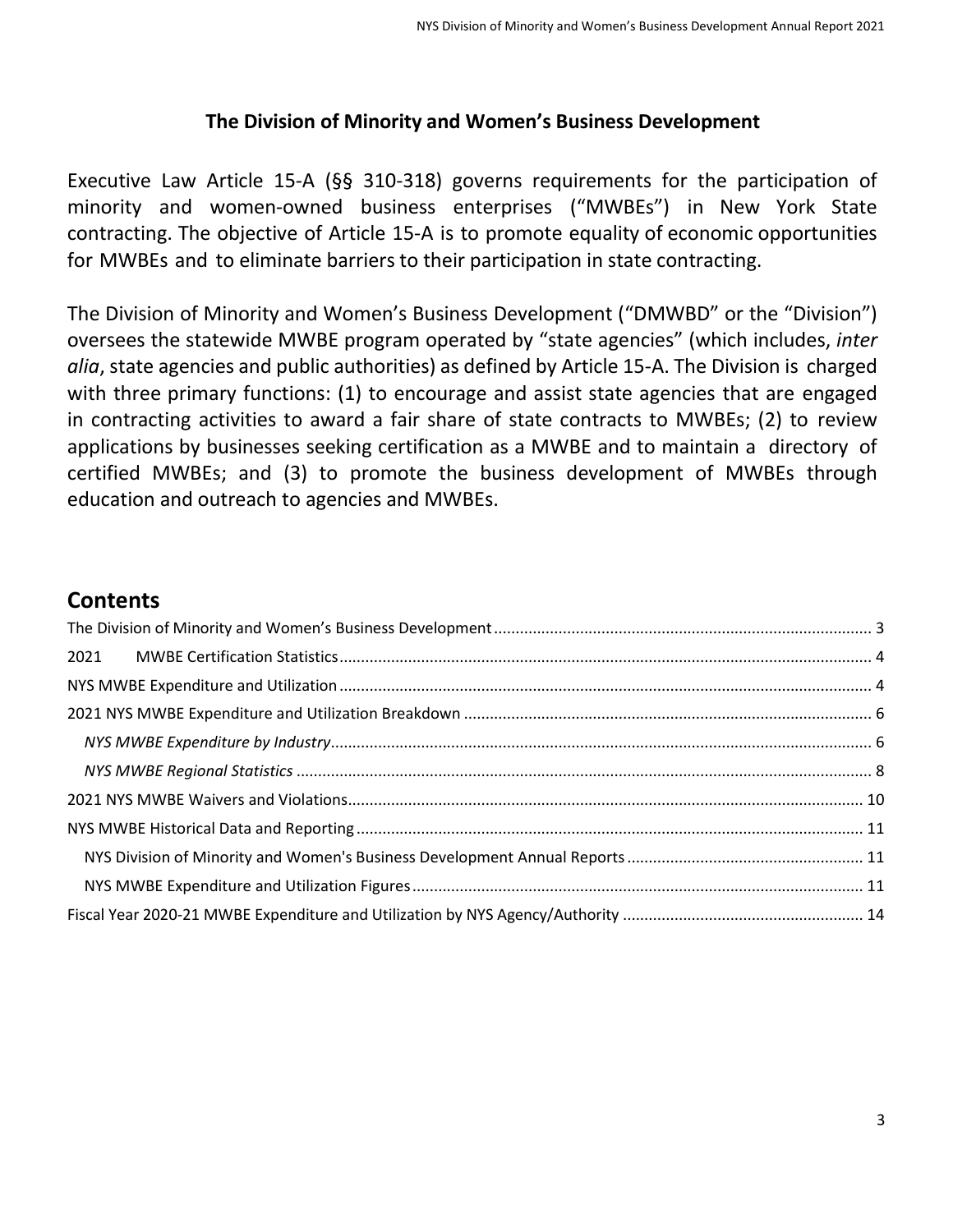# <span id="page-3-0"></span>**2021 MWBE Certification Statistics**

The mission of the Division is to promote equality of economic opportunities for Minority and Women-owned Business Enterprises ("MWBEs") and to eliminate barriers to their participation in state contracting. Each year, the Division provides a report on program progress and success which includes information on the annual NYS MWBE utilization, overall NYS MWBE expenditure, and the total number of certified NYS MWBEs.

# *NYS MWBE Expenditure and Utilization*

The Division is proud to announce that, for the first time ever, NYS has **exceeded** the 30% goal. Despite the difficulties presented in FY 20-21, including the COVID-19 pandemic, New York State, the Division, and NYS Agencies and Authorities continued to deliver, and exceed, their commitment to championing greater equality of economic opportunities for MWBEs.

### <span id="page-3-1"></span>**NYS MWBE Expenditure and Utilization<sup>1</sup>**

| Fiscal Year 2020-21                                                                 |                  |
|-------------------------------------------------------------------------------------|------------------|
| <b>Statewide MWBE Utilization</b>                                                   | 30.51%           |
| The MWBE Utilization achieved exceeds the 30% aspirational goal set by the Governor |                  |
| Total NYS Agency and Authority Expenditure                                          | \$10,013,462,096 |
| <b>Total MWBE Expenditure</b>                                                       | \$3,055,606,831  |
| <b>Total Minority Business Enterprise (MBE)</b>                                     |                  |
| Expenditure                                                                         | \$1,462,340,296  |
| <b>Total Women Business Enterprise (WBE)</b>                                        |                  |
| Expenditure                                                                         | \$1,593,266,535  |

 $1$  Utilization Reporting – Summary of Individual Agency Goals, Utilization, and Expenditures.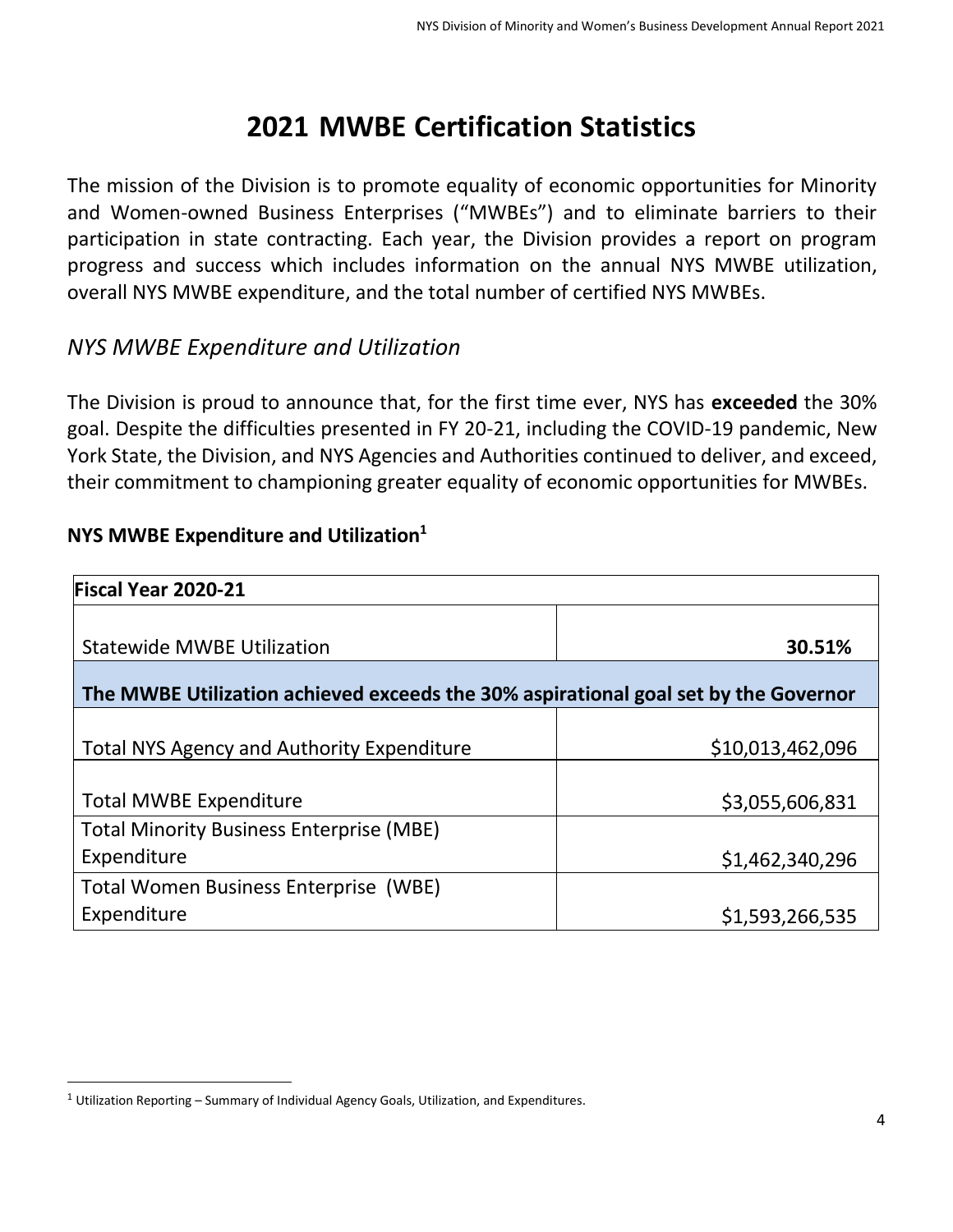# *NYS MWBE Certified Firms*

The NYS MWBE Directory of Certified Firms reached its highest level of certified firms in fiscal year 2020-21. This achievement was made possible, in part, by an effort to increase education, outreach, and transparency of the MWBE Certification program. In April 2021, the DMWBD launched a new website. Among the new page elements is a pioneering MWBE Certification Assessment Tool, designed to make the certification process more transparent. This new tool allows prospective applicants to better understand the Article 15-A criteria for certification and better assess whether they meet those criteria. This in turn has led to more qualified and complete application submissions.

### **NYS MWBE Certifications**

| Total Number of MWBE Certified Firms <sup>2</sup> :       | 9,243 firms |
|-----------------------------------------------------------|-------------|
| Number of Firms Certified/Renewed in Fiscal Year 2020-21: | 1,395 firms |

## **NYS MWBE Certified Firms by Ethnicity**

| <b>Ethnicity</b>       | <b>Number of</b><br><b>Certified Firms</b> |
|------------------------|--------------------------------------------|
| Asian                  | 1501                                       |
| <b>Black</b>           | 2298                                       |
| Hispanic               | 1325                                       |
| <b>Native American</b> | 85                                         |
| Non-Minority           | 4034                                       |
| Women                  |                                            |
| <b>Total</b>           |                                            |

<sup>2</sup> These numbers are accurate as of November 12, 2021.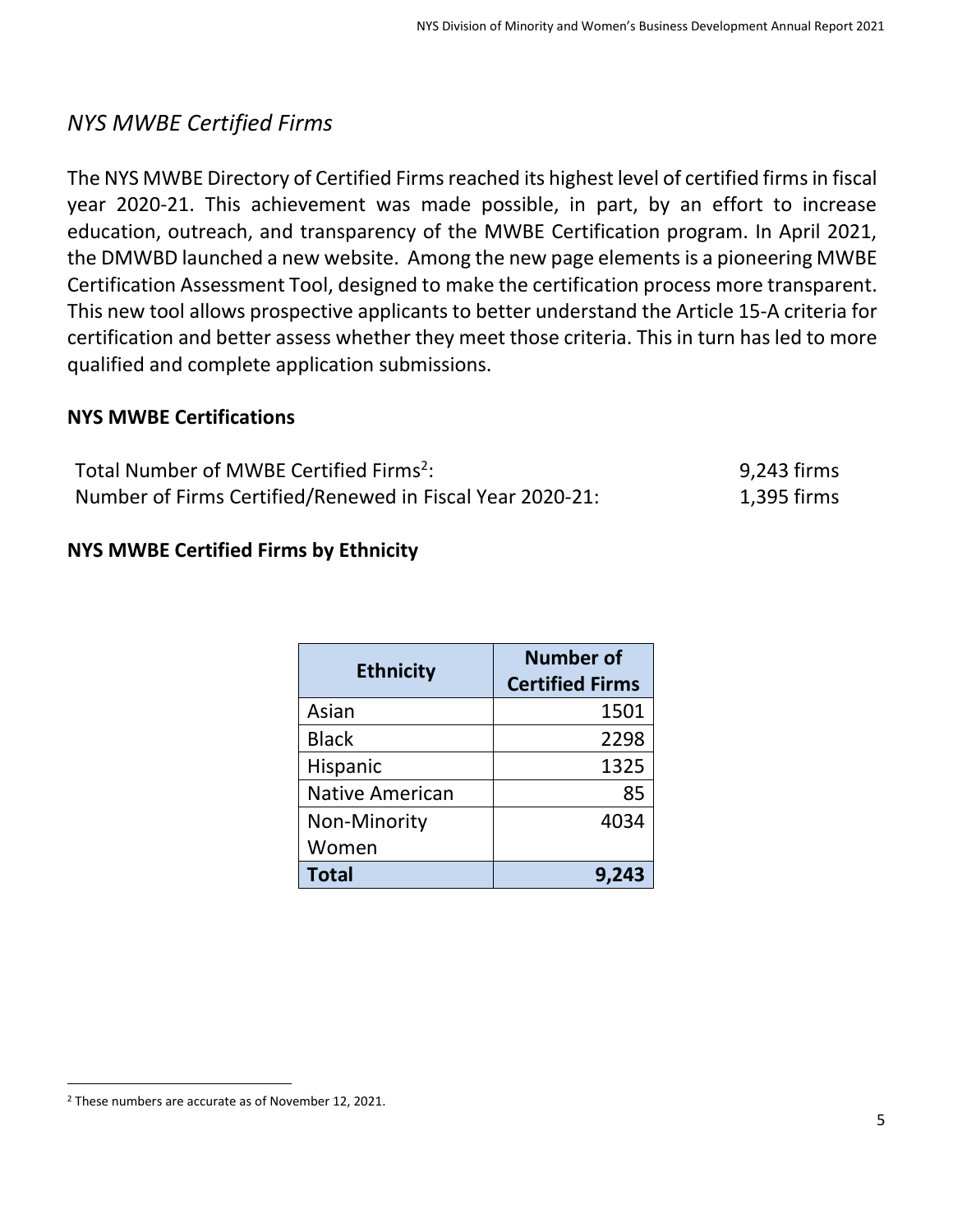# <span id="page-5-0"></span>**2021 NYS MWBE Expenditure and Utilization Breakdown**

# <span id="page-5-1"></span>*NYS MWBE Expenditure by Industry*

The COVID 19 pandemic adversely affected expenditure and the MWBE community. During fiscal year 2020-21 overall NYS expenditure was down by 6.30% from \$10.6B in FY 2019-20. However, during this time NYS agencies and authorities were able to mitigate the overall decline in expenditure with MWBE vendors to 2.96%.

Despite a reduction in spending, the increase in MWBE utilization demonstrates the resilience and robust nature of the MWBE program, MWBE businesses, and the ongoing commitment of NYS Agencies and Authorities to supporting the MWBE community.

|                             | <b>MBE</b>         | <b>WBE</b>         | <b>MWBE</b>        | <b>Total</b>       |
|-----------------------------|--------------------|--------------------|--------------------|--------------------|
|                             | <b>Expenditure</b> | <b>Expenditure</b> | <b>Expenditure</b> | <b>Expenditure</b> |
| Commodities                 | 125,595,432        | 151,521,599        | 277,117,031        | 578,570,737        |
| Service<br>Consultants      | 368,659,246        | 432,198,633        | 800,857,879        | 2,218,095,788      |
| Construction                | 877,738,587        | 932,930,457        | 1,810,669,045      | 6,650,741,350      |
| Construction<br>Consultants | 90,347,031         | 76,615,846         | 166,962,876        | 566,054,221        |
| <b>Total</b>                | 1,462,340,296      | 1,593,266,535      | 3,055,606,831      | 10,013,462,096     |

## **NYS MWBE Expenditure by Industry<sup>3</sup>**

 $3$  Utilization Reporting – Agency Utilization Summary.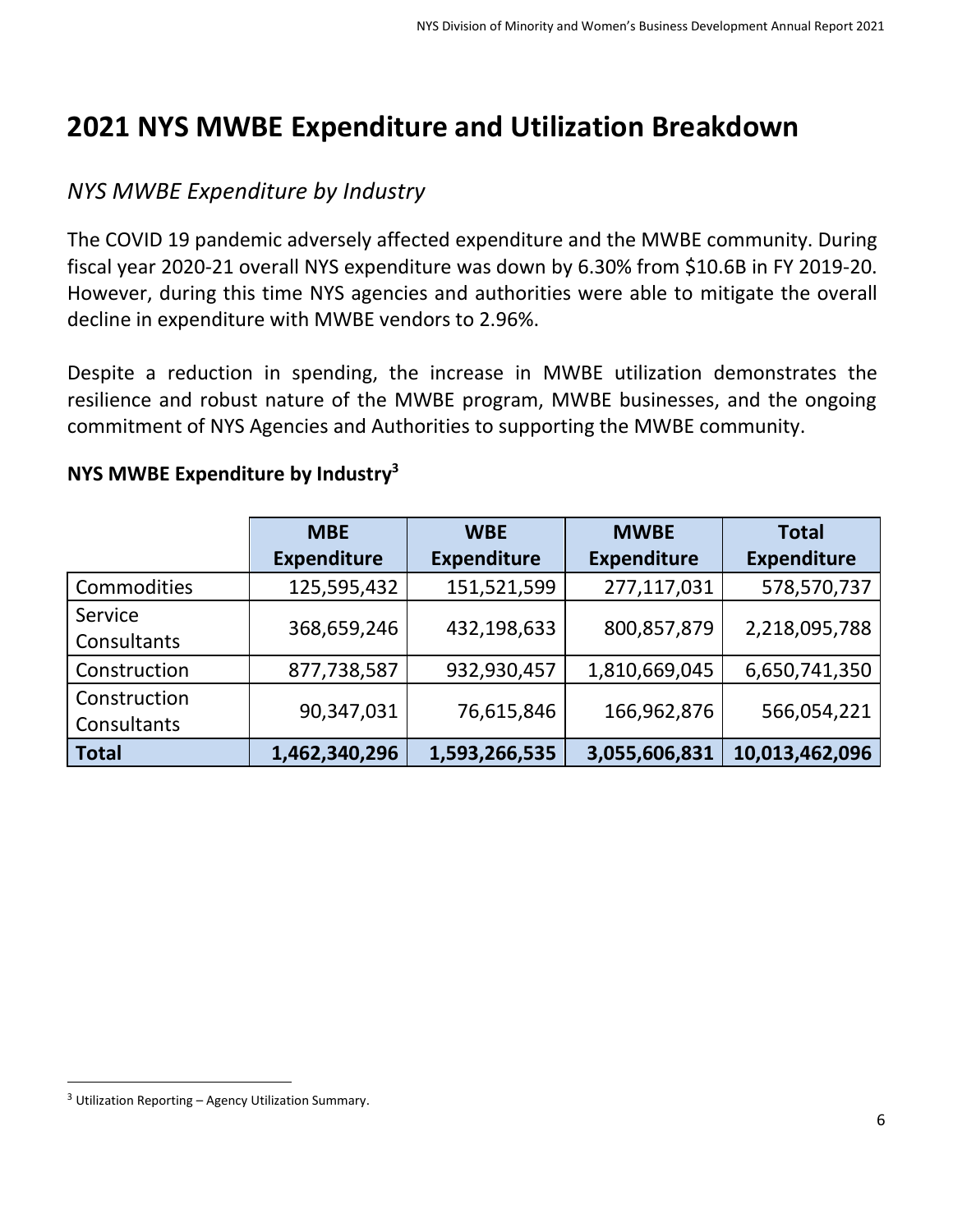

## **NYS MWBE Utilization by Industry, Fiscal Year 2020-21**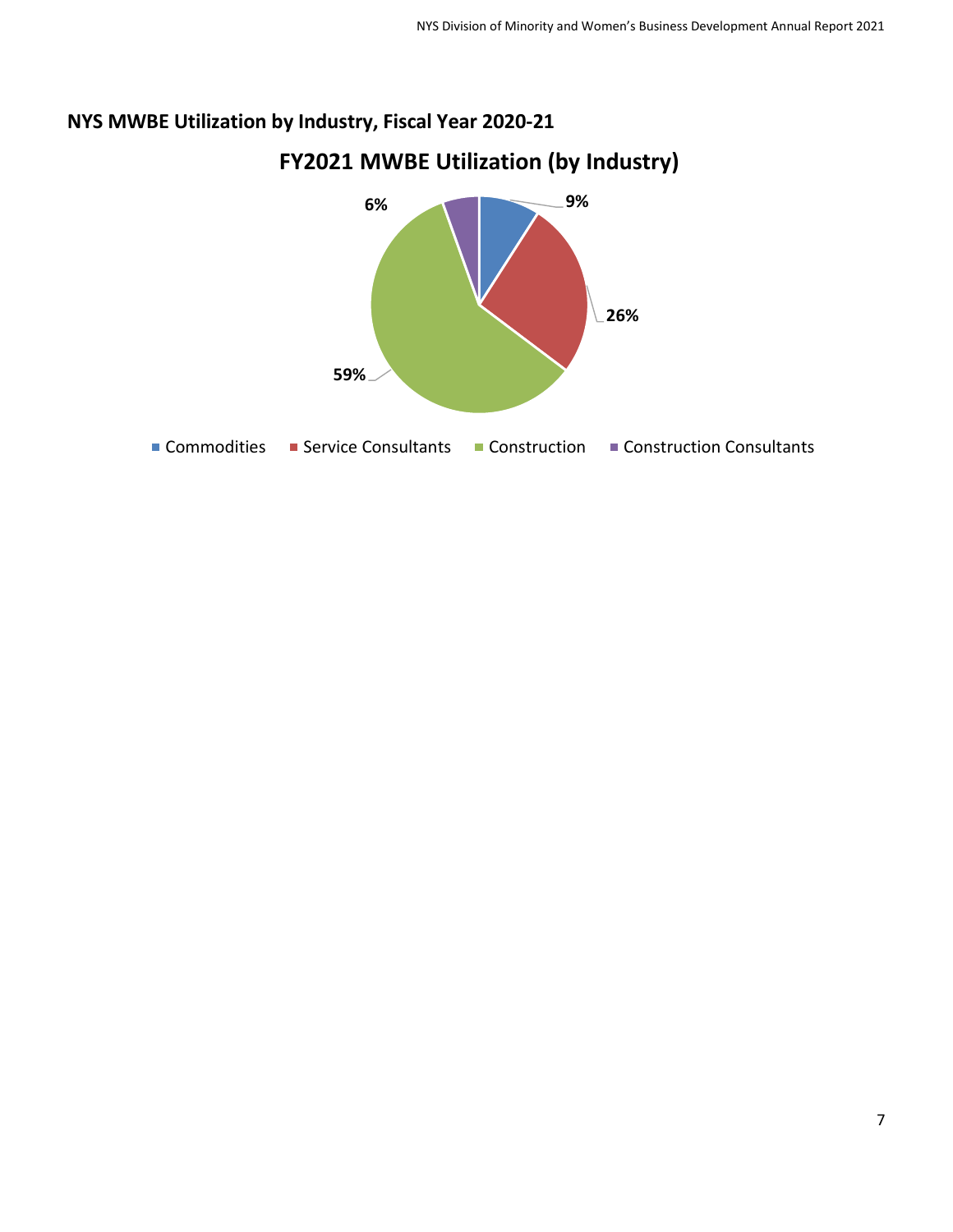# <span id="page-7-0"></span>*NYS MWBE Regional Statistics*

For the first time, the DMWBD is providing a regional breakdown of MWBE certification and expenditure by region, as set forth below. Increased regional engagement and support is a key component of the DMWBD's strategic planning. Now more than ever, the Division is committed to strengthening its support and work throughout the entirety of New York and seeks to provide enhanced regional MWBE business development events and outreach, including training, webinars, mentorship, and programs aimed at connecting MWBEs across with state agencies, authorities and local contracting opportunities.

| <b>NYS Region</b>    | <b>MBE</b> | <b>WBE</b> | <b>MWBE</b> | <b>Total</b> |
|----------------------|------------|------------|-------------|--------------|
| Capital              | 134        | 453        | 62          | 649          |
| Central              | 92         | 214        | 42          | 348          |
| <b>Finger Lakes</b>  | 135        | 311        | 52          | 498          |
| Long Island          | 484        | 548        | 187         | 1219         |
| Mid-Hudson           | 342        | 455        | 150         | 947          |
| <b>Mohawk Valley</b> | 31         | 136        | 15          | 182          |
| <b>North Country</b> | 54         | 138        | 15          | 207          |
| <b>NYC</b>           | 1628       | 851        | 759         | 3238         |
| Southern Tier        | 33         | 144        | 17          | 194          |
| Western              | 112        | 359        | 98          | 569          |
| Out of State         | 521        | 470        | 201         | 1192         |
| <b>Total</b>         | 3566       | 4079       | 1598        | 9243         |

#### **NYS MWBE Certifications by Region**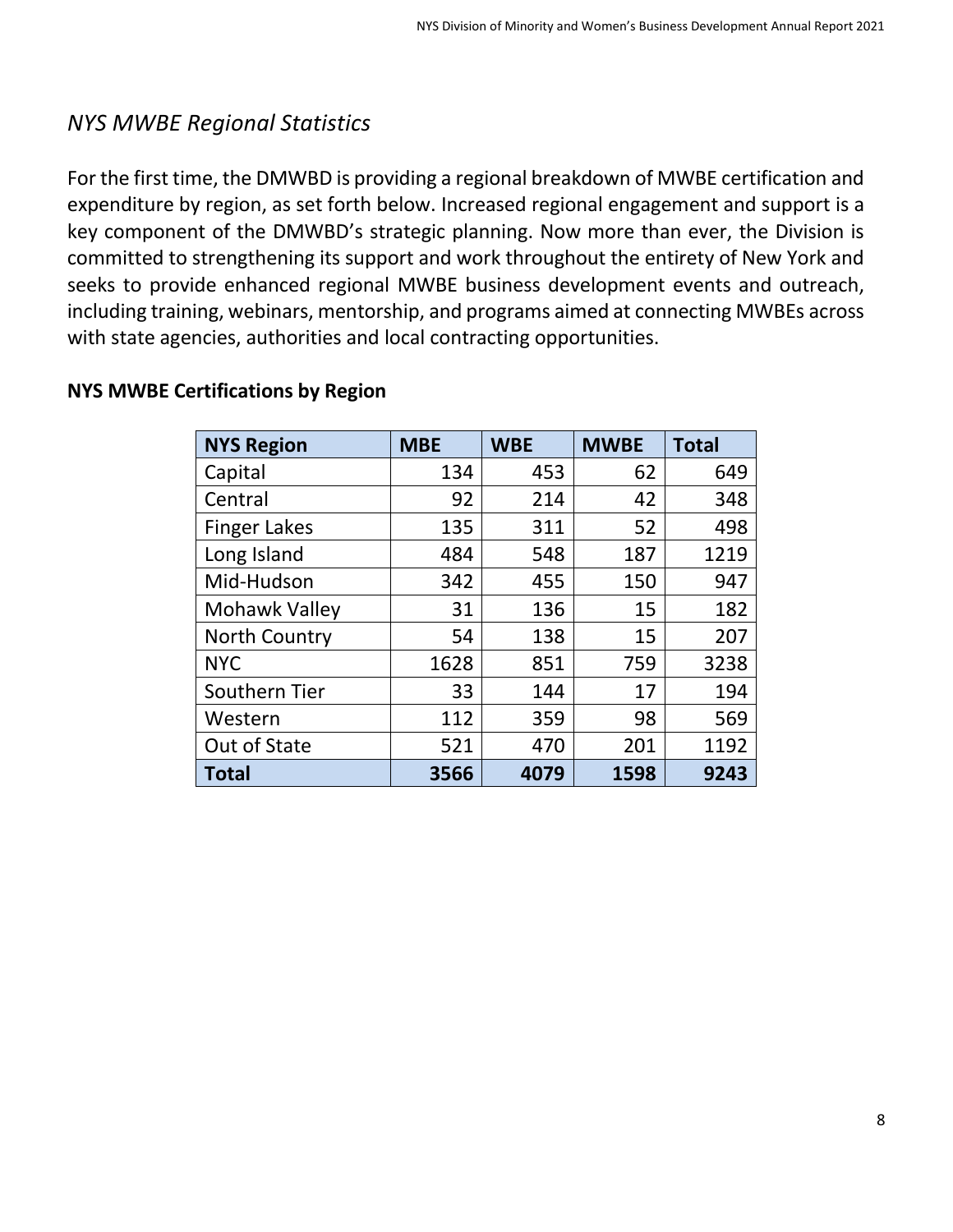## **NYS MWBE Expenditure by Region**

| <b>NYS Region</b>       | <b>MWBE Expenditure</b> |
|-------------------------|-------------------------|
| <b>Capital Region</b>   | \$293,367,362           |
| <b>Central NY</b>       | \$123,595,622           |
| <b>Finger Lakes</b>     | \$137,776,169           |
| Long Island             | \$460,388,513           |
| Mid-Hudson              | \$294,688,848           |
| Mohawk Valley           | \$39,325,720            |
| <b>North Country</b>    | \$34,001,999            |
| <b>NYC</b>              | \$958,860,809           |
| Southern Tier           | \$36,270,810            |
| <b>Western NY</b>       | \$190,752,112           |
| Out of State            | \$486,346,394           |
| Unassigned <sup>4</sup> | \$232,473               |
| Total                   | \$3,055,606,831         |

<sup>&</sup>lt;sup>4</sup> Due to reporting limitations the region and certification type for this expenditure could not be readily identified.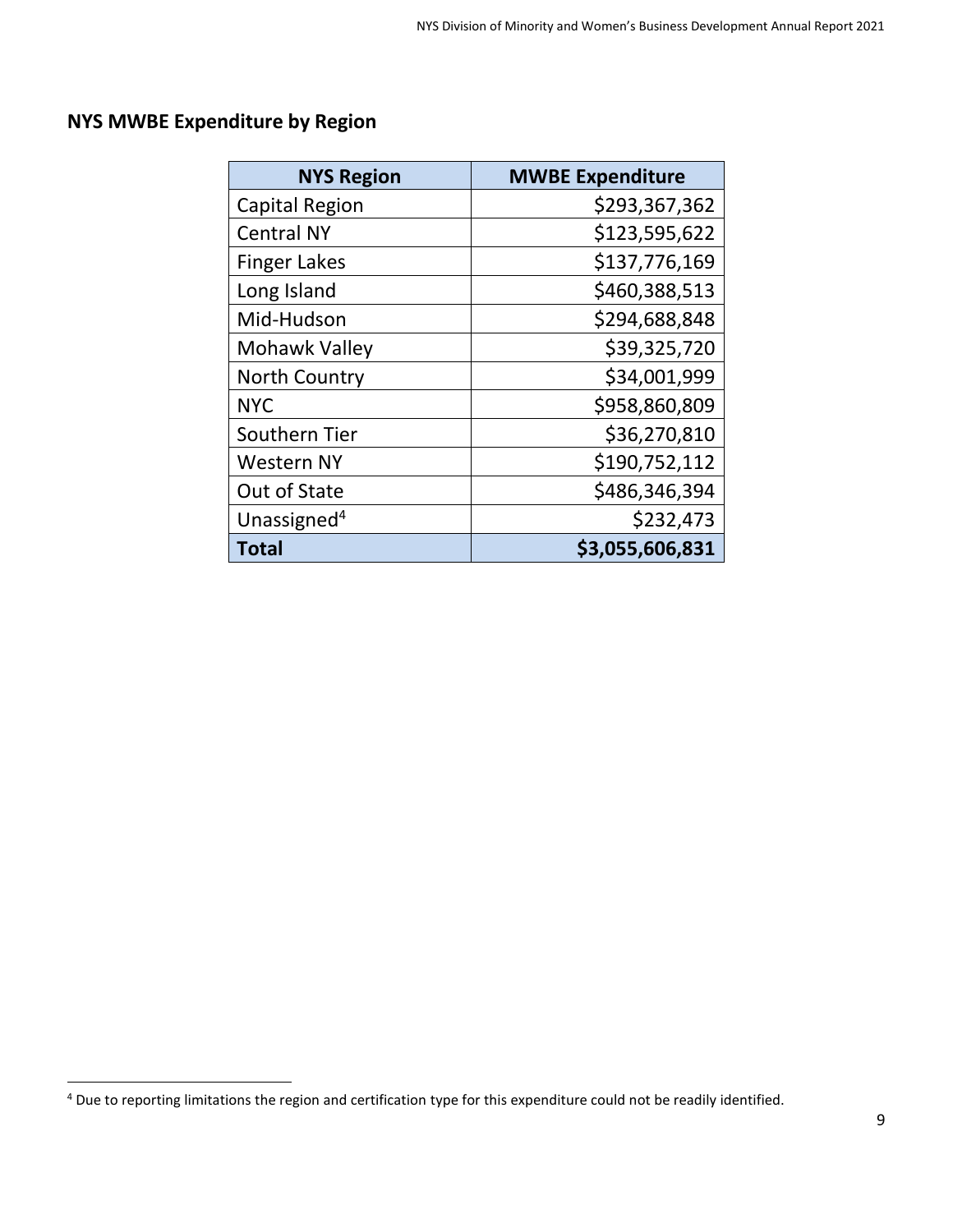# **2021 NYS MWBE Waivers and Violations**

<span id="page-9-0"></span>Waivers occur at or after the time of award of a contract and may result in a reduction or elimination of the MWBE goals that were established by the agency. Waivers may be granted following consideration and review of various regulatory factors (such as for example, availability, number and types of certified MWBEs, contract dollar value and scope of work, project size and term) as well as documented good faith efforts to meet the contract goals. Requests for partial or total waivers may be considered.

A contractor may be held liable for the willful or intentional failure to comply with MWBE program requirements; such violations may result in sanctions including monetary damages.

### **NYS MWBE Waivers and Violations Summary, Fiscal Year 2020-21**

| Number of Waivers Requested:                       | 776       |
|----------------------------------------------------|-----------|
| Number of Waivers Granted:                         | $664^{5}$ |
| <b>Number of Contract Violations:</b>              | $14^{6}$  |
| <b>Monetary Sanctions/Damages from Violations:</b> | \$104,752 |

<sup>&</sup>lt;sup>5</sup> Waivers were granted due to a lack of MWBE firms available to meet goals.

 $6$  Due to contractor failure to meet good faith standard.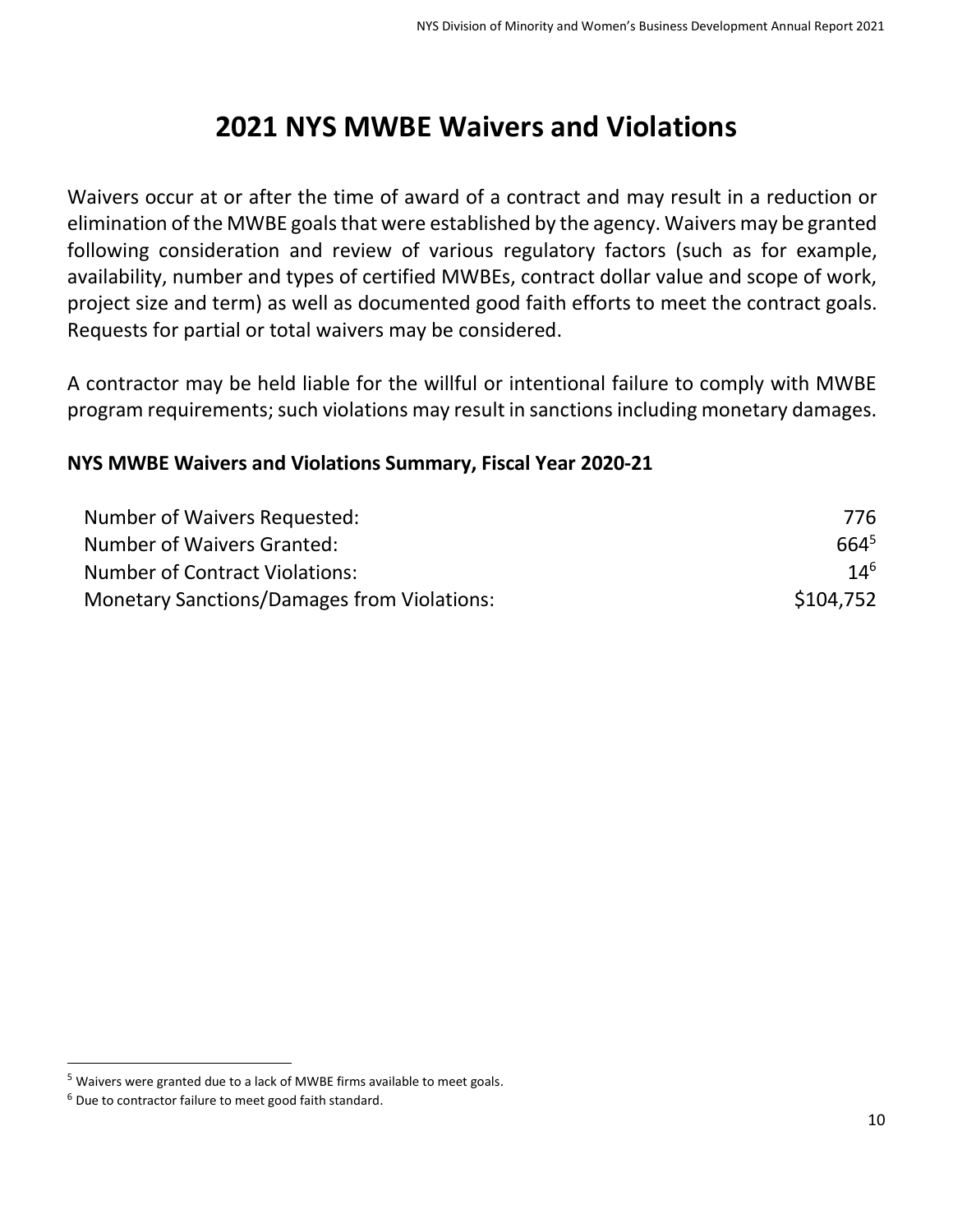# **NYS MWBE Historical Data and Reporting**

<span id="page-10-1"></span><span id="page-10-0"></span>NYS Division of Minority and Women's Business Development Annual Reports

- [Division of Minority and Women's Business Development Annual Report 2020](https://esd.ny.gov/sites/default/files/2020DMWBDAnnualReport.pdf)
- [Division of Minority and Women's Business Development Annual Report 2019](https://esd.ny.gov/sites/default/files/DivisionofMinorityandWomen%27sBusinessDevelopmentAnnualReport2019.pdf)
- Division of Minority and [Women's Business Development Annual Report 2018](https://esd.ny.gov/esd-media-center/reports/division-minority-and-womens-business-development-annual-report-2018)
- [Division of Minority and Women's Business Development Annual Report 2017](https://esd.ny.gov/sites/default/files/DMWBD_2016-2017_Annual_Report.pdf)
- [Division of Minority and Women's Business Development Annual Report 2016](https://cdn.esd.ny.gov/mwbe/Data/2016AnnualReport.pdf)
- [Division of Minority and Women's Business Development Annual Report 2015](https://cdn.esd.ny.gov/mwbe/Data/2015AnnualReport.pdf)

# <span id="page-10-2"></span>NYS MWBE Expenditure and Utilization Figures

### **Annual NYS MWBE Expenditure and Utilization**

|                          | <b>FY1516</b>   | <b>FY1617</b>   | <b>FY1718</b>   | <b>FY1819</b>    | <b>FY1920</b>    |
|--------------------------|-----------------|-----------------|-----------------|------------------|------------------|
| <b>Total MWBE</b>        |                 |                 |                 |                  |                  |
| <b>Contract</b>          | \$1,900,872,162 | \$2,220,523,755 | \$2,558,668,960 | \$2,934,820,016  | \$3,142,482,951  |
| <b>Expenditure</b>       |                 |                 |                 |                  |                  |
| <b>Total AG/AU</b>       |                 |                 |                 |                  |                  |
| Contract                 | \$7,571,887,887 | \$8,165,019,743 | \$8,938,652,919 | \$10,074,988,548 | \$10,648,012,001 |
| Expenditure <sup>7</sup> |                 |                 |                 |                  |                  |
| <b>Statewide</b>         |                 |                 |                 |                  |                  |
| <b>MWBE</b>              | 25.10%          | 27.20%          | 28.62%          | 29.13%           | 29.51%           |
| <b>Utilization</b>       |                 |                 |                 |                  |                  |

<sup>&</sup>lt;sup>7</sup> Total Ag/Au Contract Expenditure refers to the value of New York state contracts that were eligible for MWBE utilization goals pursuant to Executive Law Article 15-A.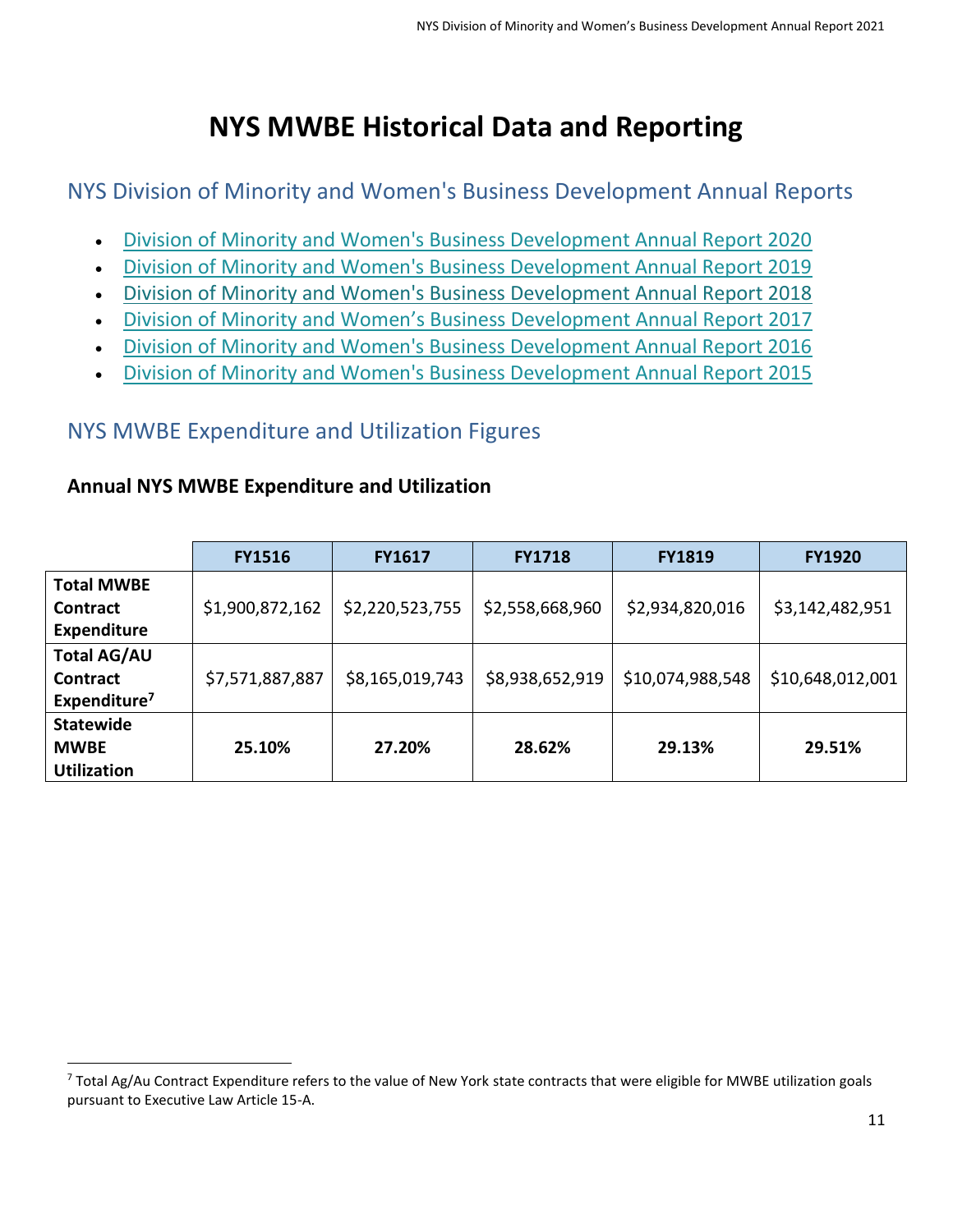#### **Annual NYS MWBE Expenditure and Utilization**



**Annual NYS MWBE Certifications by Type**

|              | <b>FY1516</b> | <b>FY1617</b> | <b>FY1718</b> | <b>FY1819</b> | <b>FY1920</b> |
|--------------|---------------|---------------|---------------|---------------|---------------|
| <b>MBE</b>   | 2618          | 2841          | 3052          | 3224          | 3109          |
| <b>MWBE</b>  | 1080          | 1230          | 1382          | 1495          | 1502          |
| <b>WBE</b>   | 3239          | 3443          | 3649          | 3830          | 3748          |
| <b>Total</b> | 6937          | 7514          | 8083          | 8549          | 8359          |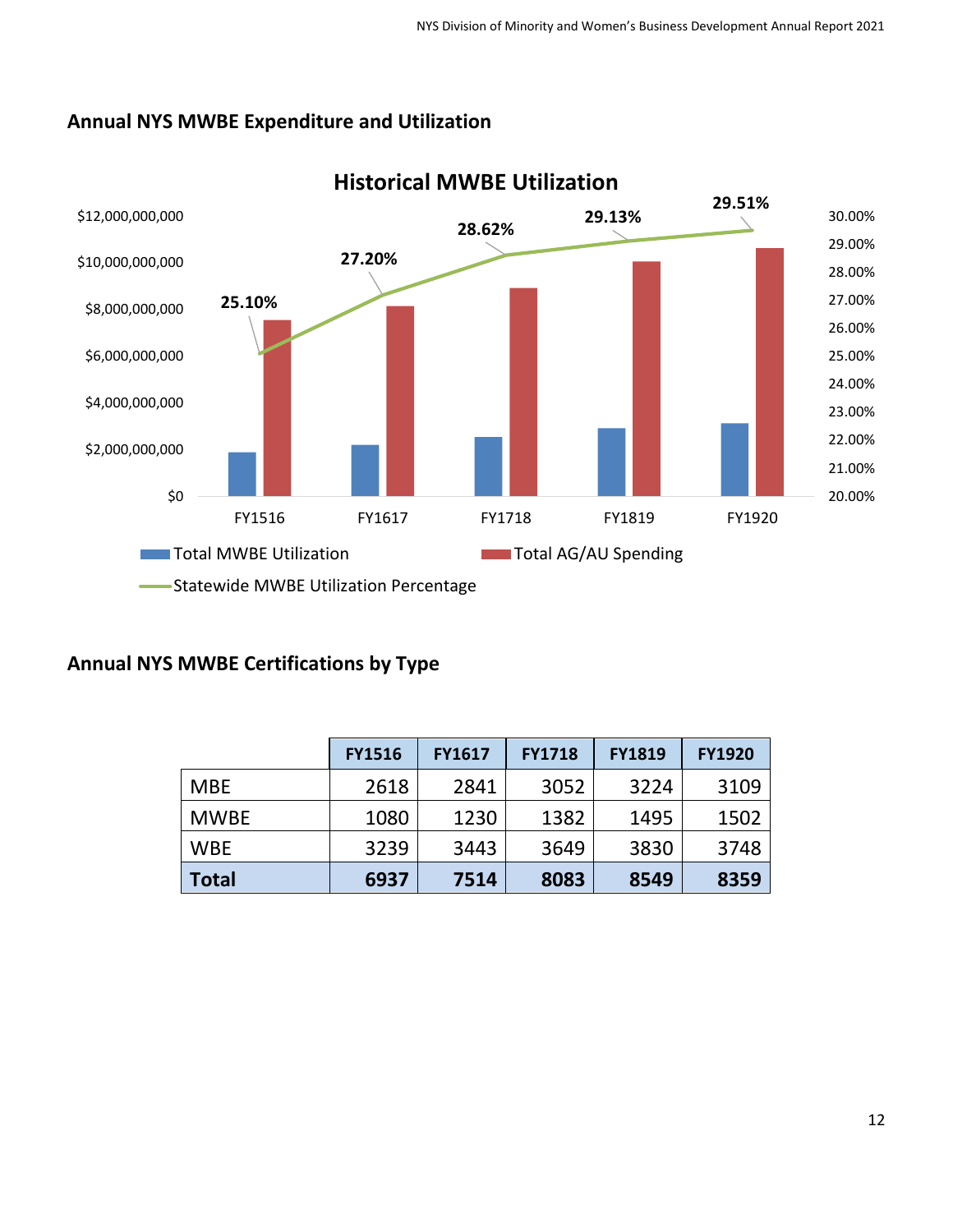#### **Annual NYS MWBE Waivers and Violations**



**Waivers History**

# **Violations History**

|                                      | <b>FY1516</b> | <b>FY1617</b>                      | <b>FY1718</b> | <b>FY1819</b> | <b>FY1920</b>           |
|--------------------------------------|---------------|------------------------------------|---------------|---------------|-------------------------|
| <b>Number of Waivers Requested</b>   | 1,098         | 1,366                              | 1,052         | 1,381         | 1,303                   |
| <b>Number of Waivers Granted</b>     | 871           | 1,157                              | 985           | 1,355         | 1,219                   |
|                                      |               |                                    |               |               |                         |
| <b>Number of Contract Violations</b> | 21            | 36                                 | 30            | 30            | 35                      |
| <b>Monetary Sanctions/Damages</b>    |               |                                    |               |               |                         |
| from Violations                      |               | $$697,755$   \$765,610   \$715,298 |               |               | $$482,436$ $$1,592,552$ |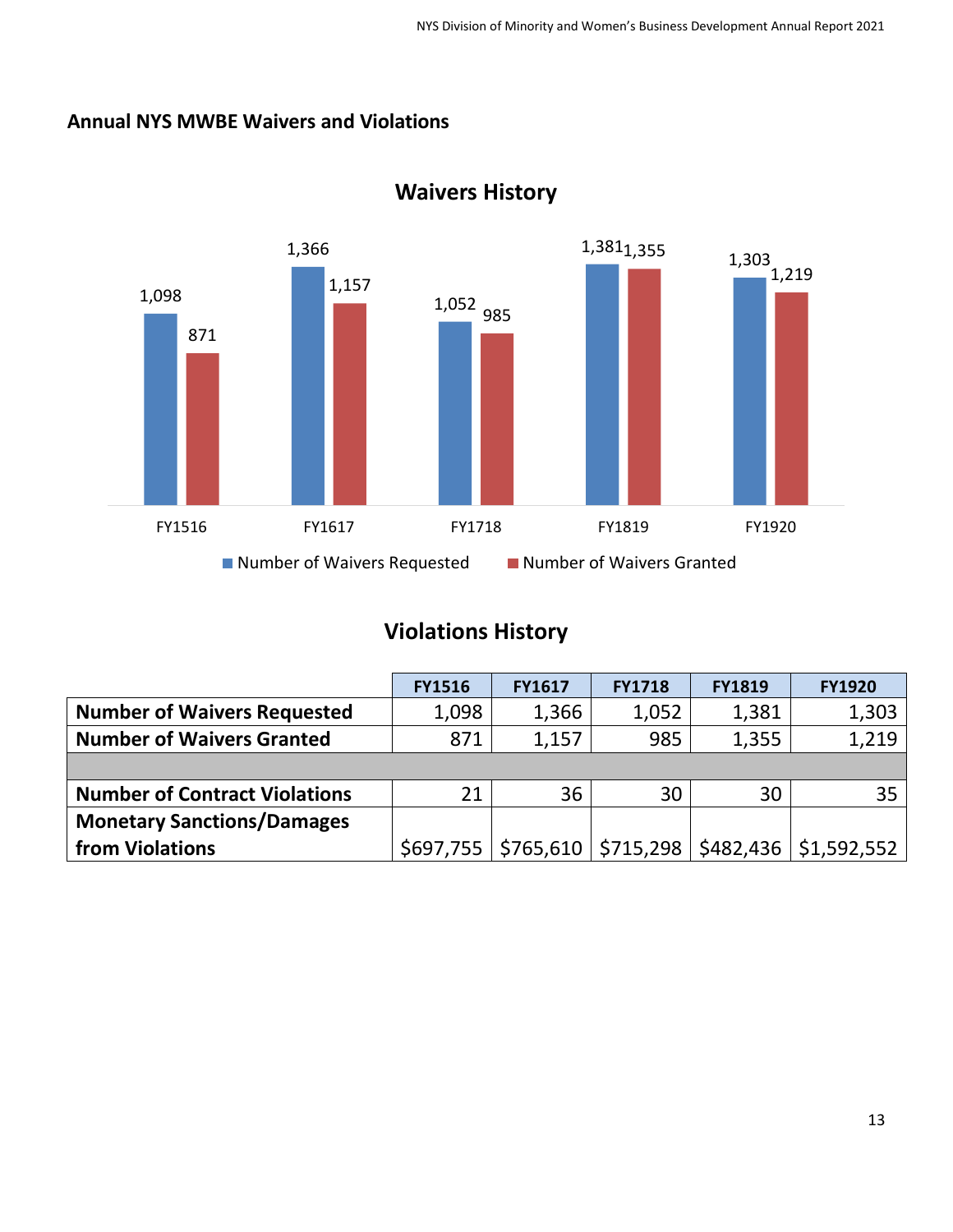# <span id="page-13-0"></span>**Fiscal Year 2020-21 MWBE Expenditure and Utilization by NYS Agency/Authority<sup>8</sup>**

| <b>New York State Agency</b>                                             | <b>Agency</b><br><b>Expenditure</b> | <b>MBE</b><br><b>Expenditure</b> | <b>WBE</b><br><b>Expenditure</b> | <b>MWBE</b><br><b>Expenditure</b> | <b>MWBE</b><br><b>Utilization</b> |
|--------------------------------------------------------------------------|-------------------------------------|----------------------------------|----------------------------------|-----------------------------------|-----------------------------------|
| <b>Adirondack Park Agency</b>                                            | 177,743.00                          | 2,287.74                         | 33,586.80                        | 35,874.54                         | 20.18%                            |
| <b>Agriculture and Markets</b>                                           | 2,141,105.00                        | 110,367.43                       | 523,714.57                       | 634,082.00                        | 29.61%                            |
| Agriculture and New York State Horse<br><b>Breeding Development Fund</b> | 108,659.00                          | 13,031.48                        | 75,452.07                        | 88,483.55                         | 81.43%                            |
| <b>Albany County Airport Authority</b>                                   | 17,065,870.00                       | 73,477.74                        | 2,221,536.63                     | 2,295,014.37                      | 13.45%                            |
| <b>Albany Port District Commission</b>                                   | 340,255.00                          | 8,965.84                         | 176,418.58                       | 185,384.42                        | 54.48%                            |
| <b>Battery Park City Authority</b>                                       | 16,864,423.51                       | 1,901,652.38                     | 3,663,670.19                     | 5,565,322.57                      | 33.00%                            |
| <b>Bridge Authority</b>                                                  | 23,231,531.00                       | 850,268.13                       | 1,785,342.01                     | 2,635,610.14                      | 11.34%                            |
| <b>Buffalo Fiscal Stability Authority</b>                                | 3,193.00                            | 1,125.25                         | 30.95                            | 1,156.20                          | 36.21%                            |
| <b>Capital District Transportation Authority</b>                         | 14,761,393.00                       | 2,307,012.97                     | 2,619,574.81                     | 4,926,587.78                      | 33.37%                            |
| Cayuga County Water & Sewer Authority                                    | 0.00                                | 0.00                             | 0.00                             | 0.00                              | 0.00%                             |
| <b>City University Construction Fund</b>                                 | 48,163,330.00                       | 9,128,391.33                     | 4,829,311.91                     | 13,957,703.24                     | 28.98%                            |
| City University of New York                                              | 61,430,693.38                       | 7,901,313.53                     | 11,464,281.57                    | 19,365,595.10                     | 31.52%                            |
| <b>CNY Regional Transportation</b>                                       | 4,486,087.00                        | 206,789.70                       | 1,550,378.06                     | 1,757,167.76                      | 39.17%                            |
| Council on the Arts                                                      | 27,929.00                           | 27,434.83                        | 493.00                           | 27,927.83                         | 100.00%                           |
| Department of Civil Service                                              | 110,496.00                          | 15,907.40                        | 15,456.04                        | 31,363.44                         | 28.38%                            |
| Department of Corrections and Community<br>Supervision                   | 31,789,639.64                       | 4,894,782.98                     | 6,997,180.77                     | 11,891,963.75                     | 37.41%                            |
| Department of Economic Development                                       | 1,173,692.40                        | 2,557.67                         | 320,768.60                       | 323,326.27                        | 27.55%                            |
| Department of Environmental Conservation                                 | 97,995,711.75                       | 744,808.28                       | 17,484,603.30                    | 18,229,411.58                     | 18.60%                            |
| <b>Department of Financial Services</b>                                  | 2,049,033.00                        | 690,921.98                       | 796,449.73                       | 1,487,371.71                      | 72.59%                            |
| Department of Health                                                     | 580,443,139.00                      | 55,789,487.61                    | 128,015,070.31                   | 183,804,557.92                    | 31.67%                            |
| Department of Labor                                                      | 2,535,027.00                        | 856,925.75                       | 1,082,564.94                     | 1,939,490.69                      | 76.51%                            |
| Department of Motor Vehicles                                             | 16,749,930.00                       | 5,358,555.34                     | 2,320,967.94                     | 7,679,523.28                      | 45.85%                            |
| Department of Public Service                                             | 1,413,647.00                        | 344,849.08                       | 180,693.67                       | 525,542.75                        | 37.18%                            |
| Department of State                                                      | 14,946,141.00                       | 1,288,398.86                     | 3,443,721.49                     | 4,732,120.35                      | 31.66%                            |
| Department of Taxation and Finance                                       | 3,023,052.00                        | 1,305,824.73                     | 831,938.63                       | 2,137,763.36                      | 70.72%                            |
| Development Authority of North Country                                   | 20,115,373.00                       | 3,041,149.09                     | 4,028,570.75                     | 7,069,719.84                      | 35.15%                            |
| Division of Alcoholic Beverage Control                                   | 18,610.77                           | 17,088.27                        | $\overline{1,}522.50$            | 18,610.77                         | 100.00%                           |
| Division of Budget                                                       | 695,104.00                          | 37,349.47                        | 221,083.18                       | 258,432.65                        | 37.18%                            |
| Division of Criminal Justice Services                                    | 735,149.00                          | 139,505.50                       | 453,396.66                       | 592,902.16                        | 80.65%                            |

<sup>8</sup> Utilization Reporting – Summary of Individual Agency Goals, Utilization, and Expenditures. All expenditure is noted in USD.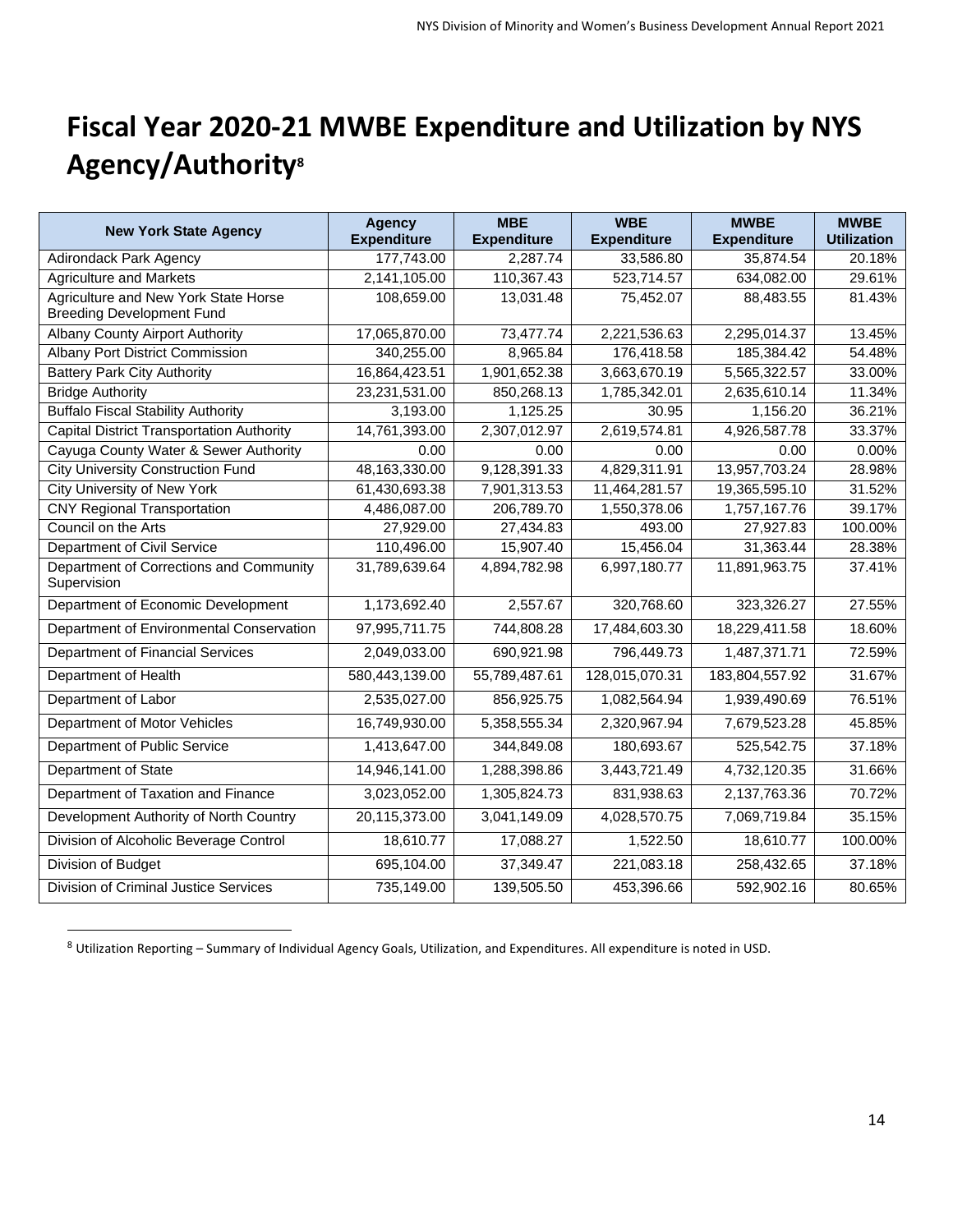| <b>New York State Agency</b>                                      | <b>Agency</b><br><b>Expenditure</b> | <b>MBE</b><br><b>Expenditure</b> | <b>WBE</b><br><b>Expenditure</b> | <b>MWBE</b><br><b>Expenditure</b> | <b>MWBE</b><br><b>Utilization</b> |
|-------------------------------------------------------------------|-------------------------------------|----------------------------------|----------------------------------|-----------------------------------|-----------------------------------|
| Division of Housing & Community Renewal                           | 139,803,568.00                      | 21,831,570.40                    | 14,739,059.41                    | 36,570,629.81                     | 26.16%                            |
| Division of Human Rights                                          | 149,592.00                          | 56,094.90                        | 2,711.35                         | 58,806.25                         | 39.31%                            |
| Division of Military and Naval Affairs                            | 610,737.00                          | 88,807.26                        | 67,274.09                        | 156,081.35                        | 25.56%                            |
| Division of State Police                                          | 3,504,853.00                        | 544,129.38                       | 1,600,135.16                     | 2,144,264.54                      | 61.18%                            |
| Dormitory Authority of the State of New<br>York                   | 425,257,184.94                      | 86,807,826.88                    | 67,974,993.05                    | 154,782,819.93                    | 36.40%                            |
| <b>Education Department</b>                                       | 56,830,206.00                       | 2,864,332.35                     | 14,293,167.95                    | 17,157,500.30                     | 30.19%                            |
| Empire Center at the Egg                                          | 53.00                               | 0.00                             | 0.00                             | 0.00                              | 0.00%                             |
| <b>Empire State Development</b>                                   | 1,202,648,637.29                    | 161,222,302.06                   | 230,011,459.65                   | 391,233,761.72                    | 32.53%                            |
| Energy Research & Development Authority,<br><b>NYS</b>            | 24,445,485.00                       | 4,441,738.81                     | 6,148,524.22                     | 10,590,263.03                     | 43.32%                            |
| <b>Environmental Facilities Corporation</b>                       | 15,588,770.00                       | 2,935,877.65                     | 5,865,335.32                     | 8,801,212.97                      | 56.46%                            |
| Erie County Fiscal Stability Authority                            | 18,159.00                           | 389.00                           | 5,141.75                         | 5,530.75                          | 30.46%                            |
| <b>Erie County Medical Center</b>                                 | 41,951,770.00                       | 8,124,951.31                     | 6,445,267.21                     | 14,570,218.52                     | 34.73%                            |
| <b>Executive Chamber</b>                                          | 74,017.00                           | 14,937.14                        | 40,926.28                        | 55,863.42                         | 75.47%                            |
| <b>Gaming Commission</b>                                          | 107,598,203.27                      | 13,638,488.96                    | 15,460,870.93                    | 29,099,359.89                     | 27.04%                            |
| Governor's Office of Employee Relations                           | 19,485.00                           | 6,834.46                         | 12,650.00                        | 19,484.46                         | 100.00%                           |
| <b>Higher Education Services Corporation</b>                      | 467,056.00                          | 104,747.45                       | 126,599.92                       | 231,347.37                        | 49.53%                            |
| <b>Homeland Security</b>                                          | 18,120,451.00                       | 2,913,130.96                     | 5,974,659.21                     | 8,887,790.17                      | 49.05%                            |
| <b>Housing Finance Agency</b>                                     | 504,944,495.00                      | 96,685,979.95                    | 54,146,444.43                    | 150,832,424.38                    | 29.87%                            |
| Hudson River Black River Regulating<br><b>District</b>            | 94,066.00                           | 23,111.42                        | 25,388.61                        | 48,500.03                         | 51.56%                            |
| <b>Hudson River Park Trust</b>                                    | 15,109,868.00                       | 3,865,635.54                     | 1,608,055.04                     | 5,473,690.58                      | 36.23%                            |
| Insurance Fund                                                    | 60,313,829.00                       | 21,321,988.48                    | 11,674,292.23                    | 32,996,280.71                     | 54.71%                            |
| Jacob K. Javits Convention Center                                 | 31,359,961.08                       | 16,175,381.52                    | 1,122,528.15                     | 17,297,909.67                     | 55.16%                            |
| Joint Commission on Public Ethics                                 | 3,068.00                            | 849.48                           | 2,218.61                         | 3,068.09                          | 100.00%                           |
| Justice Center for the Protection of People<br>with Special Needs | 1,526,839.00                        | 521,027.58                       | 693,314.50                       | 1,214,342.08                      | 79.53%                            |
| Livingston County Water & Sewer Authority                         | 1,277,136.00                        | 7,000.00                         | 455,213.36                       | 462,213.36                        | 36.19%                            |
| Long Island Power Authority                                       | 143,732,288.00                      | 29,897,179.51                    | 31,187,016.79                    | 61,084,196.30                     | 42.50%                            |
| Metropolitan Transportation Authority                             | 2,955,114,851.43                    | 501,624,878.52                   | 415,096,051.95                   | 916,720,930.47                    | 31.02%                            |
| Nassau County Interim Finance Authority                           | 30,444.00                           | 7,920.00                         | 0.00                             | 7,920.00                          | 26.01%                            |
| Nassau Health Care Corporation                                    | 16,002,032.00                       | 1,205,413.72                     | 2,382,051.34                     | 3,587,465.06                      | 22.42%                            |
| Natural Heritage Trust                                            | 954,079.00                          | 4,729.31                         | 576,075.55                       | 580,804.86                        | 60.88%                            |
| New York Power Authority                                          | 510,067,948.00                      | 68,110,639.32                    | 36,204,245.88                    | 104,314,885.20                    | 20.45%                            |
| New York State Department of                                      | 440,055,151.38                      | 31,403,980.50                    | 52,184,550.85                    | 83,588,531.35                     | 19.00%                            |
| Transportation                                                    |                                     |                                  |                                  |                                   |                                   |
| New York State Thoroughbred Breeding<br>and Development Fund      | 51,648.00                           | 283.40                           | 23,004.66                        | 23,288.06                         | 45.09%                            |
| New York State Thruway Authority                                  | 387,526,434.00                      | 23,567,258.34                    | 40,616,913.70                    | 64,184,172.04                     | 16.56%                            |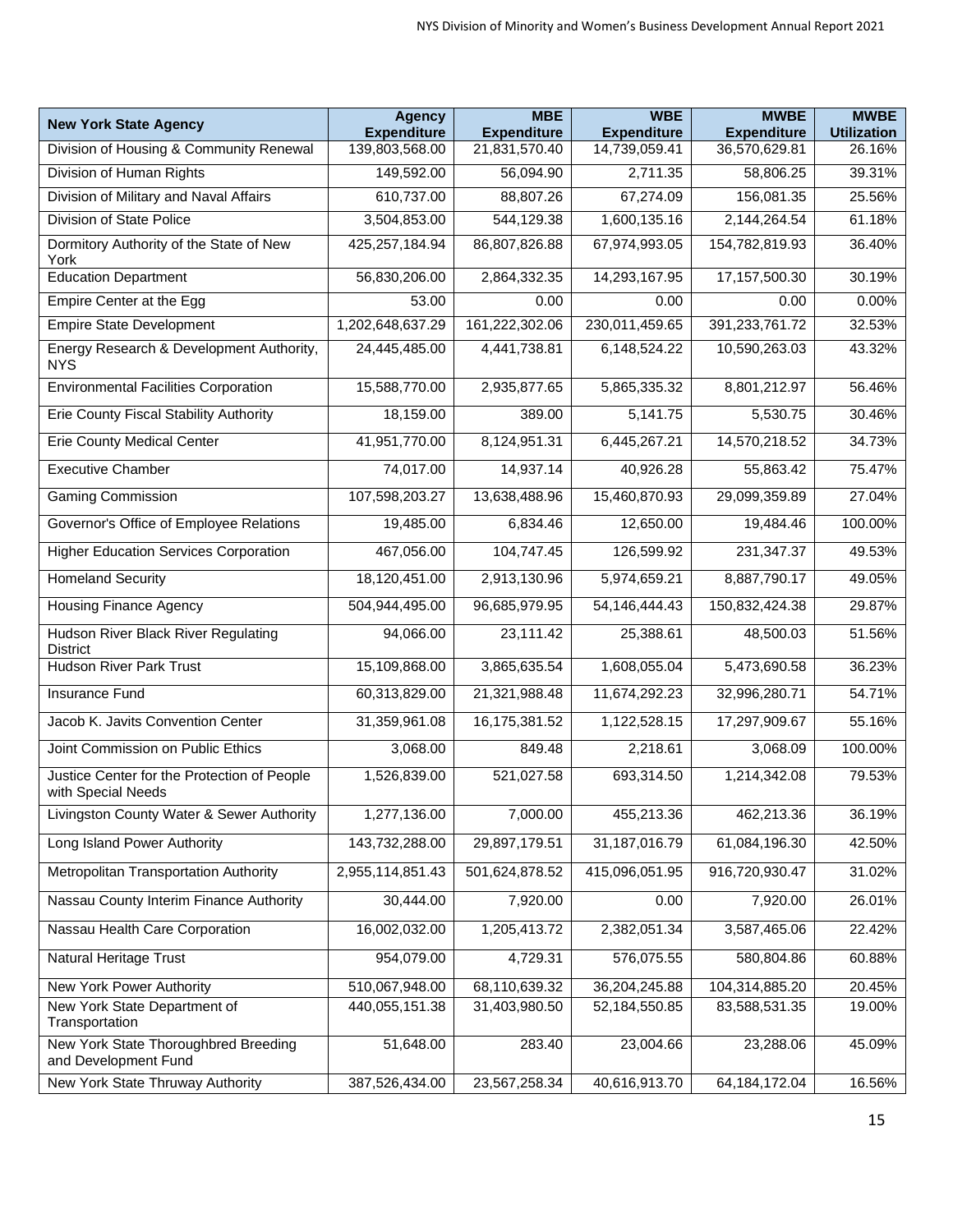| <b>New York State Agency</b>                      | <b>Agency</b><br><b>Expenditure</b> | <b>MBE</b><br><b>Expenditure</b> | <b>WBE</b><br><b>Expenditure</b> | <b>MWBE</b><br><b>Expenditure</b> | <b>MWBE</b><br><b>Utilization</b> |
|---------------------------------------------------|-------------------------------------|----------------------------------|----------------------------------|-----------------------------------|-----------------------------------|
| Niagara Falls Water Board                         | 7,317,133.00                        | 391,524.70                       | 440,662.53                       | 832,187.23                        | 11.37%                            |
| Niagara Frontier Transportation Authority         | 41,003,887.00                       | 5,611,182.95                     | 9,341,086.51                     | 14,952,269.46                     | 36.47%                            |
|                                                   |                                     |                                  |                                  |                                   |                                   |
| Office for People with Developmental              | 11,635,808.00                       | 2,762,992.28                     | 2,750,550.18                     | 5,513,542.46                      | 47.38%                            |
| <b>Disabilities</b>                               |                                     |                                  |                                  |                                   |                                   |
| Office for the Prevention of Domestic<br>Violence | 53,487.00                           | 49,075.03                        | 3,734.44                         | 52,809.47                         | 98.73%                            |
| Office for the Aging                              | 1,417,372.40                        | 164,875.91                       | 383,969.67                       | 548,845.58                        | 38.72%                            |
| <b>Office for Victim Services</b>                 | 31,719.00                           | 4,669.40                         | 14,965.89                        | 19,635.29                         | 61.90%                            |
| Office of Addiction Services and Supports         | 5,584,252.00                        | 1,335,688.91                     | 2,541,631.48                     | 3,877,320.39                      | 69.43%                            |
| Office of Children & Family Services              | 21,601,073.46                       | 1,608,215.25                     | 6,638,384.81                     | 8,246,600.06                      | 38.18%                            |
| <b>Office of General Services</b>                 | 422,329,533.90                      | 86,679,177.80                    | 121,359,581.94                   | 208,038,759.74                    | 49.26%                            |
| Office of Information Technology Services         | 221,207,421.00                      | 11,324,532.46                    | 38,420,265.23                    | 49,744,797.69                     | 22.49%                            |
| Office of Mental Health                           | 78,912,478.00                       | 20,909,461.30                    | 9,191,887.60                     | 30,101,348.90                     | 38.15%                            |
| Office of Temporary and Disability                | 89,946,318.00                       | 13,724,674.77                    | 12,047,233.03                    | 25,771,907.80                     | 28.65%                            |
| Assistance                                        |                                     |                                  |                                  |                                   |                                   |
| Office of the Inspector General                   | 144,267.00                          | 65,414.35                        | 67,232.34                        | 132,646.69                        | 91.95%                            |
| Office of the Medicaid Inspector General          | 633,076.00                          | 108,897.84                       | 23,784.35                        | 132,682.19                        | 20.96%                            |
| Office of the Welfare Inspector General           | 1,095.00                            | 812.21                           | 284.23                           | 1,096.44                          | 100.13%                           |
| Ogdensburg Bridge and Port Authority              | 82,647.00                           | 440.51                           | 82,207.38                        | 82,647.89                         | 100.00%                           |
| <b>Olympic Regional Development Authority</b>     | 62,347,383.00                       | 2,251,418.45                     | 7,662,274.70                     | 9,913,693.15                      | 15.90%                            |
| Parks, Recreation & Historic Preservation         | 210,543,149.00                      | 15,516,072.65                    | 31,002,379.08                    | 46,518,451.73                     | 22.09%                            |
| Port of Oswego Authority                          | 21,828.00                           | 4,164.74                         | 16,052.17                        | 20,216.91                         | 92.62%                            |
| <b>Public Employment Relations Board</b>          | 5,346.00                            | 1,153.25                         | 4,192.90                         | 5,346.15                          | 100.00%                           |
| <b>Regional Transit Service</b>                   | 3,181,173.00                        | 976,285.05                       | 385,094.98                       | 1,361,380.03                      | 42.79%                            |
| Roosevelt Island Operating Corporation            | 17,364,254.00                       | 2,901,241.60                     | 4,380,643.26                     | 7,281,884.86                      | 41.94%                            |
| <b>Roswell Park Cancer Institute</b>              | 22,080,668.24                       | 4,548,693.27                     | 3,977,924.32                     | 8,526,617.59                      | 38.62%                            |
| Schenectady Metroplex Development<br>Authority    | 505,458.00                          | 20,491.00                        | 240,699.05                       | 261,190.05                        | 51.67%                            |
| <b>State Board of Elections</b>                   | 6,650,595.00                        | 1,129,155.08                     | 4,996,485.41                     | 6,125,640.49                      | 92.11%                            |
| State Commission on Correction                    | 11,030.00                           | 8,759.26                         | 0.00                             | 8,759.26                          | 79.41%                            |
| <b>State University Construction Fund</b>         | 317,833,320.50                      | 37,725,710.49                    | 50,374,403.26                    | 88,100,113.75                     | 27.72%                            |
| State University of New York Central              | 346,482,615.14                      | 42,507,313.85                    | 67,154,736.90                    | 109,662,050.75                    | 31.65%                            |
| <b>Syracuse Regional Airport Authority</b>        | 2,051,522.00                        | 524,077.88                       | 297,117.90                       | 821,195.78                        | 40.03%                            |
| United Nations Development Corporation            | 8,780,647.00                        | 2,258,245.68                     | 476,539.61                       | 2,734,785.29                      | 31.15%                            |
| Upper Mohawk Valley Water Authority               | 1,074,277.00                        | 0.00                             | 264,332.73                       | 264,332.73                        | 24.61%                            |
| <b>Veterans Services</b>                          | 17,312.00                           | 1,239.97                         | 6,821.28                         | 8,061.25                          | 46.56%                            |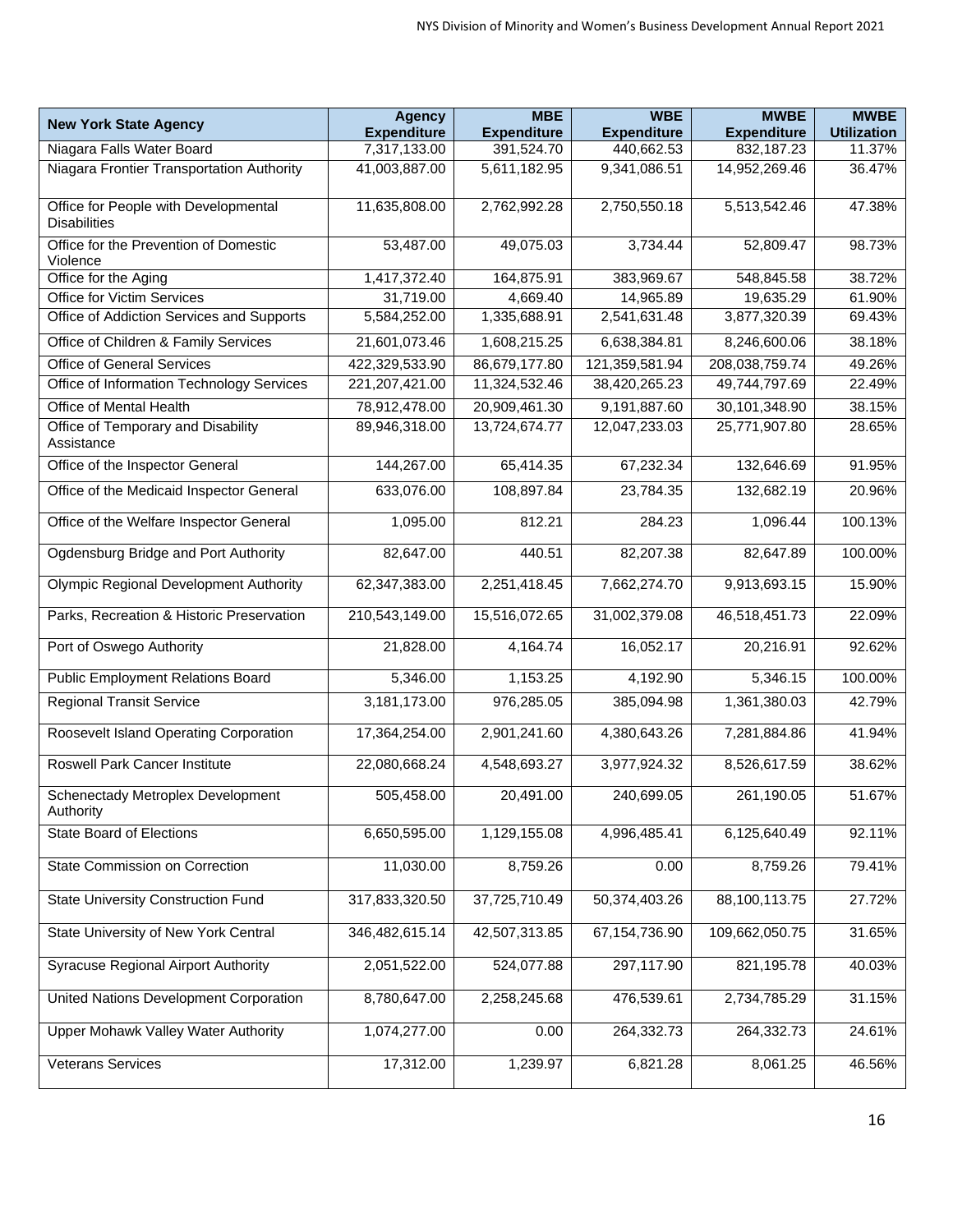| New York State Agency                         | Agency<br><b>Expenditure</b> | <b>MBE</b><br><b>Expenditure</b> | <b>WBE</b><br><b>Expenditure</b> | <b>MWBE</b><br><b>Expenditure</b> | <b>MWBE</b><br><b>Utilization</b> |
|-----------------------------------------------|------------------------------|----------------------------------|----------------------------------|-----------------------------------|-----------------------------------|
| Westchester County Health Care<br>Corporation | 22.834.942.00                | 5.730.380.99                     | 1.153.538.44                     | 6.883.919.43                      | 30.15%                            |
| <b>Workers Compensation Board</b>             | 21,926,686.00                | 4.414.611.07                     | 5,661,916.70                     | 10,076,527.77                     | 45.96%                            |

# **FY 2021 Top 25 Agencies & Authorities by MWBE Expenditure**

| <b>New York State Agency</b>                  | <b>Agency</b><br><b>Expenditure</b> | <b>MBE</b><br><b>Expenditure</b> | <b>WBE</b><br><b>Expenditure</b> | <b>MWBE</b><br><b>Expenditure</b> | <b>MWBE</b><br><b>Utilization</b> |
|-----------------------------------------------|-------------------------------------|----------------------------------|----------------------------------|-----------------------------------|-----------------------------------|
| Metropolitan Transportation Authority         | 2,955,114,851.43                    | 501,624,878.52                   | 415,096,051.95                   | 916,720,930.47                    | 31.02%                            |
| <b>Empire State Development</b>               | 1,202,648,637.29                    | 161,222,302.06                   | 230,011,459.65                   | 391,233,761.72                    | 32.53%                            |
| <b>Office of General Services</b>             | 422,329,533.90                      | 86,679,177.80                    | 121,359,581.94                   | 208,038,759.74                    | 49.26%                            |
| Department of Health                          | 580,443,139.00                      | 55,789,487.61                    | 128,015,070.31                   | 183,804,557.92                    | 31.67%                            |
| Dormitory Authority of the State of New York  | 425,257,184.94                      | 86,807,826.88                    | 67,974,993.05                    | 154,782,819.93                    | 36.40%                            |
| <b>Housing Finance Agency</b>                 | 504,944,495.00                      | 96,685,979.95                    | 54, 146, 444. 43                 | 150,832,424.38                    | 29.87%                            |
| State University of New York Central          | 346,482,615.14                      | 42,507,313.85                    | 67, 154, 736.90                  | 109,662,050.75                    | 31.65%                            |
| New York Power Authority                      | 510,067,948.00                      | 68,110,639.32                    | 36,204,245.88                    | 104,314,885.20                    | 20.45%                            |
| <b>State University Construction Fund</b>     | 317,833,320.50                      | 37,725,710.49                    | 50,374,403.26                    | 88, 100, 113.75                   | 27.72%                            |
| New York State Department of Transportation   | 440,055,151.38                      | 31,403,980.50                    | 52, 184, 550.85                  | 83,588,531.35                     | 19.00%                            |
| New York State Thruway Authority              | 387,526,434.00                      | 23,567,258.34                    | 40.616.913.70                    | 64, 184, 172.04                   | 16.56%                            |
| Long Island Power Authority                   | 143,732,288.00                      | 29,897,179.51                    | 31,187,016.79                    | 61,084,196.30                     | 42.50%                            |
| Office of Information Technology Services     | 221,207,421.00                      | 11,324,532.46                    | 38,420,265.23                    | 49,744,797.69                     | 22.49%                            |
| Parks, Recreation & Historic Preservation     | 210,543,149.00                      | 15,516,072.65                    | 31,002,379.08                    | 46,518,451.73                     | 22.09%                            |
| Division of Housing & Community Renewal       | 139,803,568.00                      | 21,831,570.40                    | 14,739,059.41                    | 36,570,629.81                     | 26.16%                            |
| <b>Insurance Fund</b>                         | 60,313,829.00                       | 21,321,988.48                    | 11,674,292.23                    | 32,996,280.71                     | 54.71%                            |
| Office of Mental Health                       | 78,912,478.00                       | 20,909,461.30                    | 9,191,887.60                     | 30, 101, 348.90                   | 38.15%                            |
| <b>Gaming Commission</b>                      | 107,598,203.27                      | 13,638,488.96                    | 15,460,870.93                    | 29,099,359.89                     | 27.04%                            |
| Office of Temporary and Disability Assistance | 89,946,318.00                       | 13,724,674.77                    | 12,047,233.03                    | 25,771,907.80                     | 28.65%                            |
| City University of New York                   | 61,430,693.38                       | 7,901,313.53                     | 11,464,281.57                    | 19,365,595.10                     | 31.52%                            |
| Department of Environmental Conservation      | 97,995,711.75                       | 744,808.28                       | 17,484,603.30                    | 18,229,411.58                     | 18.60%                            |
| Jacob K. Javits Convention Center             | 31,359,961.08                       | 16, 175, 381.52                  | 1, 122, 528.15                   | 17,297,909.67                     | 55.16%                            |
| <b>Education Department</b>                   | 56,830,206.00                       | 2,864,332.35                     | 14,293,167.95                    | 17, 157, 500.30                   | 30.19%                            |
| Niagara Frontier Transportation Authority     | 41,003,887.00                       | 5,611,182.95                     | 9,341,086.51                     | 14,952,269.46                     | 36.47%                            |
| <b>Erie County Medical Center</b>             | 41,951,770.00                       | 8,124,951.31                     | 6,445,267.21                     | 14,570,218.52                     | 34.73%                            |